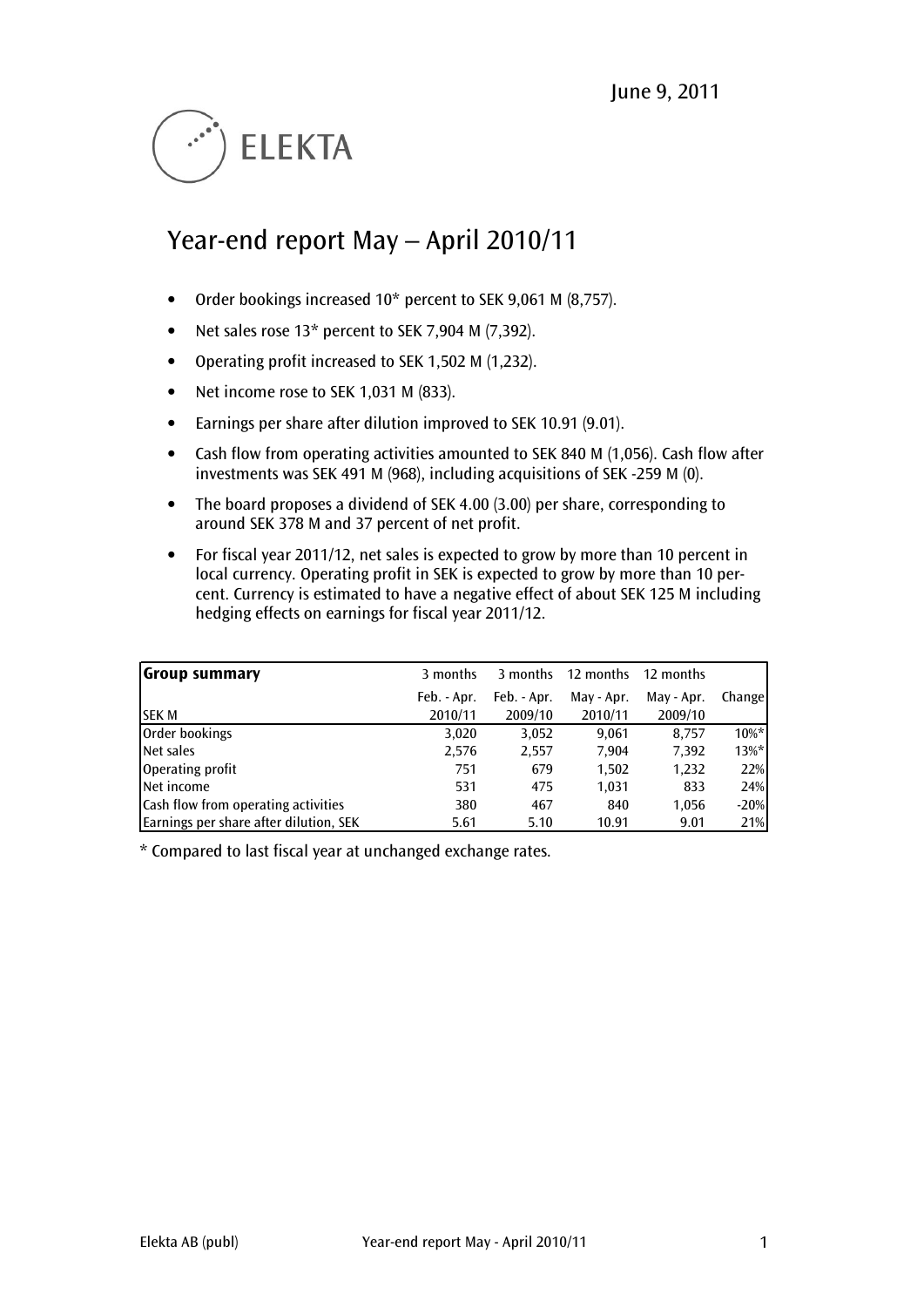# President and CEO Tomas Puusepp comments

I am very pleased with Elekta's solid performance in the fiscal year 2010/11. All regions and product areas developed in line with our expectations. Order bookings increased by 10 percent based on unchanged exchange rates. Operating profit rose by 22 percent to SEK 1,502 M (1,232) with an operating margin improvement to 19 percent (17).

Region Asia Pacific showed the strongest increase in demand with China, India and Australia being the fastest growing individual markets. In Japan, the devastation caused by the earthquake and tsunami in March 2011 had minor effects on demand. However, we expect that priorities to rebuild the affected areas of the country may lead to short-term delays in investment decisions in cancer care.

Demand in Region Europe showed continued solid development. The financial crisis had limited effect on order bookings. Elekta performed particularly well in Russia which is now entering its third year of the nationwide program to invest in the expansion of radiation therapy. Germany, Italy, the Netherlands and Turkey had a positive development while demand was lower in the UK and in the Nordic countries. In parts of Northern Africa demand was subdued, due to the political unrest in the region.

In Region North and South America the U.S. recovery continued following the financial crisis and economic downturn, and Brazil reported continued strong growth. Development in the fourth quarter for the region should be seen in light of a very strong corresponding period of last year, when Elekta booked one of its largest orders in the history of the company with Swedish Hospital in Seattle.

The need for cancer care is growing world-wide. Elekta is market leader in emerging markets, where demand for clinical solutions like Elekta's is particularly strong. These markets now account for about one third of net sales and are showing accelerated growth. In the coming years we will step up our investments in geographical expansion to make cancer care available to more people around the world. We expect to capture further market share in emerging markets and to grow our installed base in emerging and established markets. Key success factors are our long term customer relations, our innovative capabilities and commitment to the highest level of service and customer care.

Elekta develops world leading solutions in image-guided radiation therapy, stereotactic radiosurgery and oncology software in collaboration with the foremost universities and hospitals world-wide. In the coming years we will accelerate our investments in research and development to provide state-of-the-art clinical solutions for cancer care. The growing interest for stereotactic radiosurgery for the treatment of cancer and multiple metastatic tumors has once again led to a record year in order bookings for Leksell Gamma Knife® Perfexion™.

Prospects are good for continued profitable growth. For fiscal year 2011/12 net sales is expected to grow by more than 10 percent in local currency. Operating profit in SEK is expected to grow by more than 10 percent. Currency is estimated to have a negative effect of about SEK 125 M including hedging effects on earnings for fiscal year 2011/12.

Tomas Puusepp President and CEO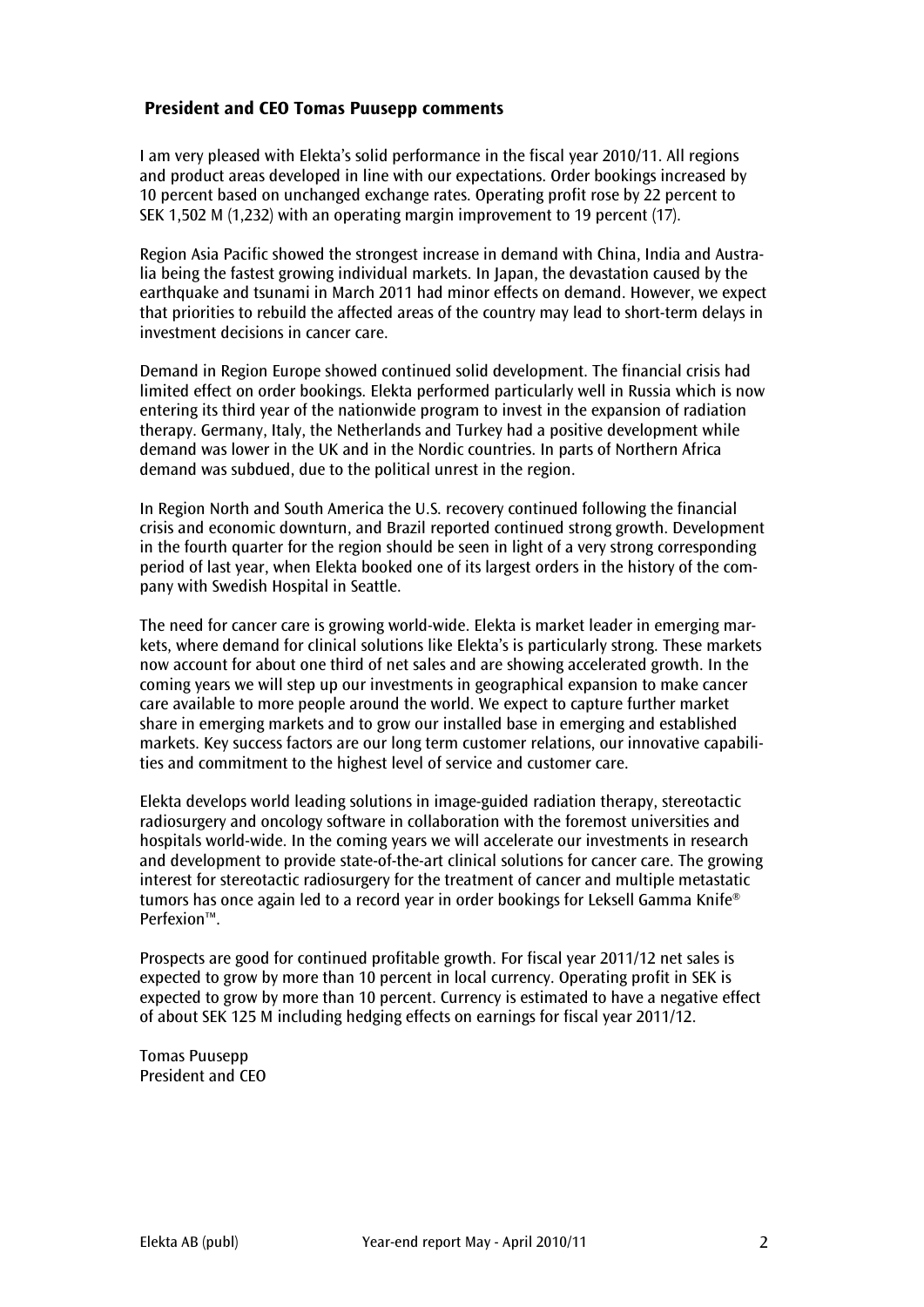# Order bookings and order backlog

Order bookings rose 3 percent to SEK 9,061 (8,757). Based on unchanged exchange rates, order bookings increased 10 percent. Order bookings during the fourth quarter amounted to SEK 3,020 M (3,052). Compared to the stellar fourth quarter of last year the order bookings decreased 1 percent but based on unchanged exchange rates order intake rose 9 percent.

Order backlog on April 30, 2011 was SEK 8,147 M, compared to SEK 8,093 M on April 30, 2010. Order backlog is converted at closing exchange rates. The translation of the backlog at exchange rates as of 30 April 2011 compared to exchange rates as of 30 April 2010 resulted in a negative translation difference of SEK 1,049 M on the order backlog.

| <b>Order bookings</b>       | 3 months | 3 months                       |        | 12 months  | 12 months         |       |
|-----------------------------|----------|--------------------------------|--------|------------|-------------------|-------|
|                             |          | Feb. - Apr. Feb. - Apr. Change |        | May - Apr. | May - Apr. Change |       |
| <b>SEK M</b>                | 2010/11  | 2009/10                        |        | 2010/11    | 2009/10           |       |
| North and South America     | 1.186    | 1.517                          | $-22%$ | 3,507      | 3,415             | 3%    |
| Europe, Middle East, Africa | 1.018    | 831                            | 23%    | 3,077      | 3.242             | $-5%$ |
| Asia Pacific                | 816      | 704                            | 16%    | 2.477      | 2,100             | 18%   |
| <b>Group</b>                | 3,020    | 3,052                          | $-1%$  | 9,061      | 8,757             | 3%    |

# Market development

# North and South America

The North American market is primarily driven by rising cancer incidence in an increasing and aging population, an emphasis on early detection, competition among providers, and rapid acceptance of new and refined radiation treatment technology. The South American market is driven by a large unmet demand for treatment of cancer and brain disorders, and increased focus on improving cancer care.

Order bookings for the region increased by 7 percent based on unchanged exchange rates. The recovery continued in North America following the financial crisis and economic downturn, and in South America the Brazilian market continued its positive development. Demand in Region North and South America during the fourth quarter should be seen in light of a very strong corresponding period of last year, when Elekta booked one of its largest orders in its history, with Swedish Hospital in Seattle.

The full effect of the healthcare reform in the U.S. is yet to be seen. However, it is intended to extend healthcare insurance to 32 million more Americans. This is likely to be beneficial for Elekta and users of our products and clinical solutions. A greater portion of the U.S. population should be able to better afford and gain access to services that can lead to earlier detection of cancer and treatment. Reimbursement levels remain on a favorable level for radiotherapy as well as for stereotactic radiosurgery.

Improvements in reimbursement levels for radiation therapy in Brazil, coupled with our increased presence in selected countries, support Elekta's long-term growth in the region.

The contribution margin for the region amounted to 34 percent (35).

# Europe including Middle East and Africa

Demand in Region Europe including Middle East and Africa showed continued solid development in fiscal year 2010/11. The financial crisis had limited effect on order bookings, which showed an increase with 5 percent based on unchanged exchange rates.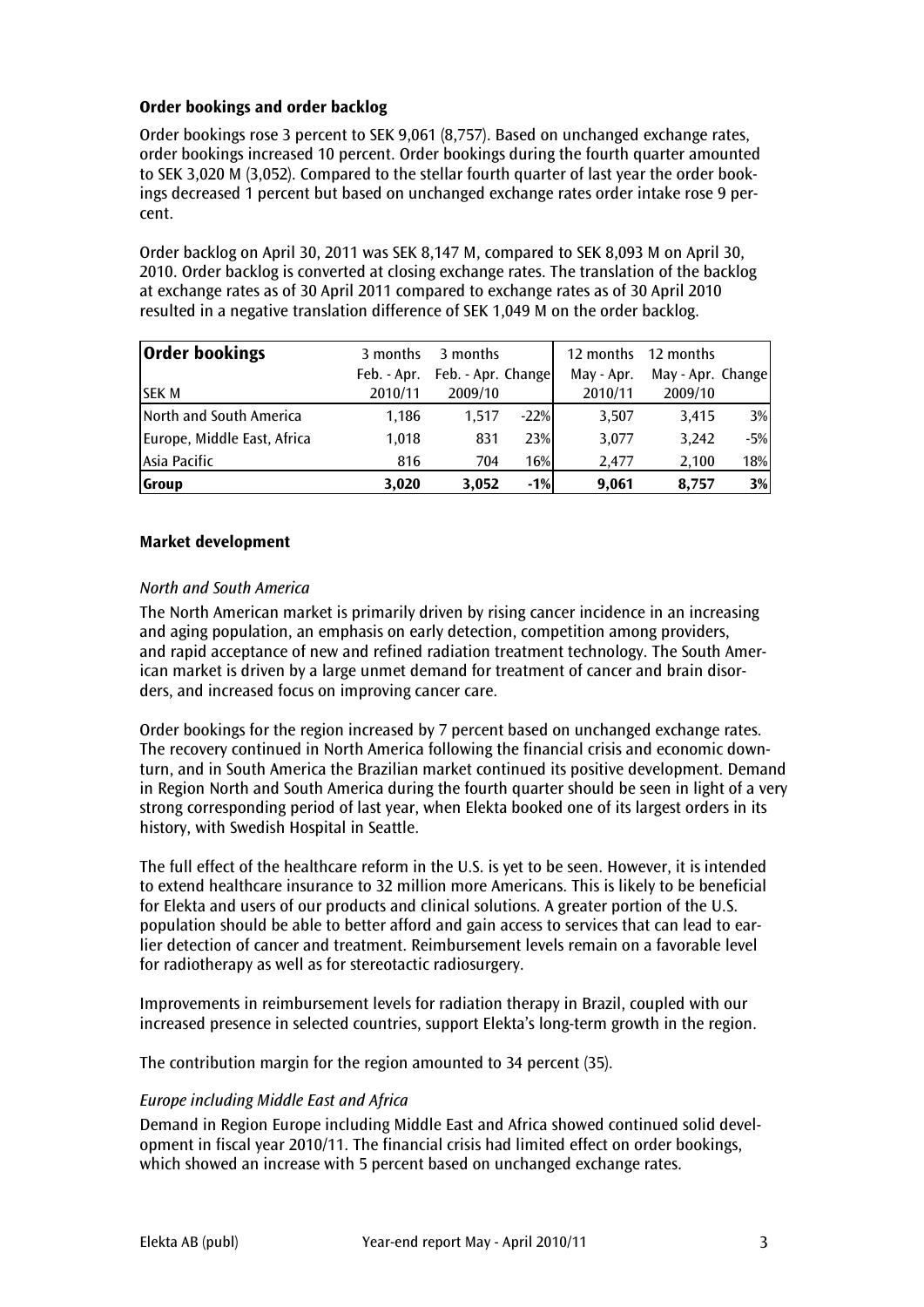Order bookings in 2010/11 were strong in countries such as Russia and Turkey. Germany, Italy and the Netherlands also showed positive development while activity was lower in the U.K. and in the Northern countries as well as in parts of Northern Africa and Middle East.

Due to the financial crisis there is an uncertainty concerning future government healthcare spending in certain countries, such as Portugal, Ireland, Spain, Greece and the U.K. A growing trend in Western Europe is the emergence of private cancer-care providers that exclusively focus on radiation therapy. These companies will likely achieve a greater role in the expansion of capital intense equipment, and they are currently found in the U.K., Germany, France and Spain. Most have purchased equipment from Elekta.

In Eastern Europe, Russia, Middle East and Africa, there is a large unmet need for cancer care and treatment of brain disorders. As in most emerging markets the primary issue is a lack of capacity for early diagnoses, which means that many people do not receive treatment until at a late stage of their disease. These factors are the key drivers of demand, while demand and requirements for advanced cancer care are also growing in pace with rising prosperity.

The contribution margin for the region amounted to 33 percent (35). The decrease was mainly attributable to negative impact from currency movements and unfavorable market mix.

# Asia Pacific region

Demand was strong in the Asia Pacific region in fiscal year 2010/11. There is a major shortage of cancer care capacity in the region, although countries such as Australia, Japan and Taiwan, as well as Hong Kong and Singapore, have well-established healthcare systems. Healthcare investments in the region primarily pertain to establishing new care capacity. Elekta is well positioned to support healthcare providers in their efforts to develop and improve cancer care.

In China in particular, investments will continue to increase. In 2009 China adopted a comprehensive healthcare reform, and there are plans to expand the availability of radiation therapy in the next five years. Elekta is the market leader in advanced radiation therapy in this market.

The prospects for increased radiation therapy in cancer care in Japan are also favorable. Only 25-30 percent of cancer patients in Japan receive radiotherapy today, compared to over 50 percent in Europe. The recently signed sales and marketing agreement with Toshiba Medical Systems Corporation (TMSC) in Japan is also expected to create significant opportunities for Elekta to strengthen its position in the Japanese oncology market. Elekta has a strong presence within neuroscience and software and is well placed to increase its market share in the area of oncology. However, we expect that priorities to rebuild the affected areas of the country following the recent earthquake and tsunami may have a short term damping effect on demand in Japan.

Order bookings in the region increased by 20 percent, based on unchanged exchange rates. China, India and Australia accounted for the strongest growth.

The contribution margin for the region amounted to 32 percent (28).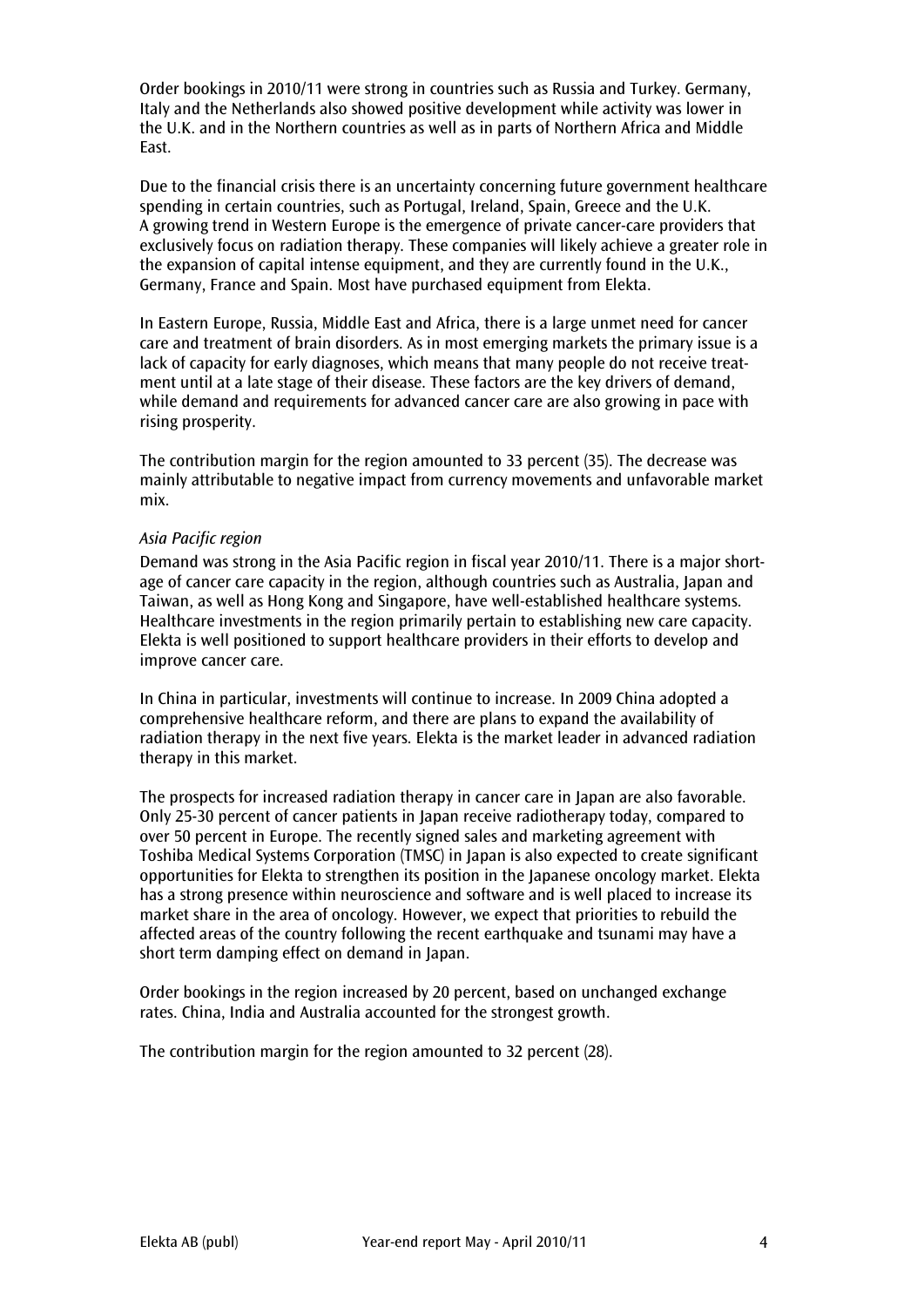# Net sales

Net sales rose 7 percent to SEK 7,904 M (7,392). Based on unchanged exchange rates, net sales increased 13 percent.

| Net sales                   | 3 months    | 3 months           |        | 12 months  | 12 months         |       |
|-----------------------------|-------------|--------------------|--------|------------|-------------------|-------|
|                             | Feb. - Apr. | Feb. - Apr. Change |        | May - Apr. | May - Apr. Change |       |
| <b>SEK M</b>                | 2010/11     | 2009/10            |        | 2010/11    | 2009/10           |       |
| North and South America     | 821         | 893                | $-8%$  | 2,818      | 2,792             | $1\%$ |
| Europe, Middle East, Africa | 913         | 918                | $-1\%$ | 2.795      | 2.735             | 2%    |
| Asia Pacific                | 842         | 746                | 13%    | 2.291      | 1,865             | 23%   |
| <b>Group</b>                | 2,576       | 2,557              | $1\%$  | 7,904      | 7.392             | 7%    |

# Earnings

Operating profit rose 22 percent to SEK 1,502 M (1,232) positively impacted by higher sales volume and efficiency improvements. The effect from changes in exchange rates was negative SEK 30 M.

Gross margin amounted to 46 percent (46). Operating margin increased to 19 percent (17).

Research and development expenditures before capitalization of development costs rose 12 percent to SEK 638 M (570) equal to 8 percent (8) of net sales.

Costs for Elekta's ongoing incentive programs amounted to SEK 47 M (43).

Exchange rate gains from forward contracts affected operating profit by SEK 110 M (84). The change in unrealized exchange rate effects from cash flow hedges amounted to SEK 62 M (111) and is reported in other comprehensive income. Closing balance of unrealized exchange rate effects from cash flow hedges in shareholders' equity was SEK 128 M (66) exclusive of tax. According to Elekta's currency hedging policy, anticipated sales in foreign currency may be hedged up to 24 months.

Net financial items amounted to an expense of SEK 38 M (expense 40).

Income before tax amounted to SEK 1,464 M (1,192). Tax expense amounted to SEK 433 M (359) or 30 percent (30). Net income amounted to SEK 1,031 M (833).

Earnings per share amounted to SEK 11.04 (9.09) before dilution and SEK 10.91 (9.01) after dilution.

Return on shareholders' equity amounted to 30 percent (30) and return on capital employed amounted to 35 percent (30).

# Investments and depreciation

Investments in intangible and tangible fixed assets amounted to SEK 274 M (186). Amortization of intangible and depreciation of tangible fixed assets amounted to SEK 241 M (229). Capitalization of development costs and amortization of capitalized development costs amounted to net SEK 113 M (35). Capitalization amounted to SEK 175 M (89) and amortization to SEK 62 M (54).

# Liquidity and financial position

Cash flow from operating activities was SEK 840 M (1,056), positively affected by strong earnings and negatively affected by an increase in working capital. Cash flow after investments amounted to SEK 491 M (968), including acquisitions of subsidiaries and associates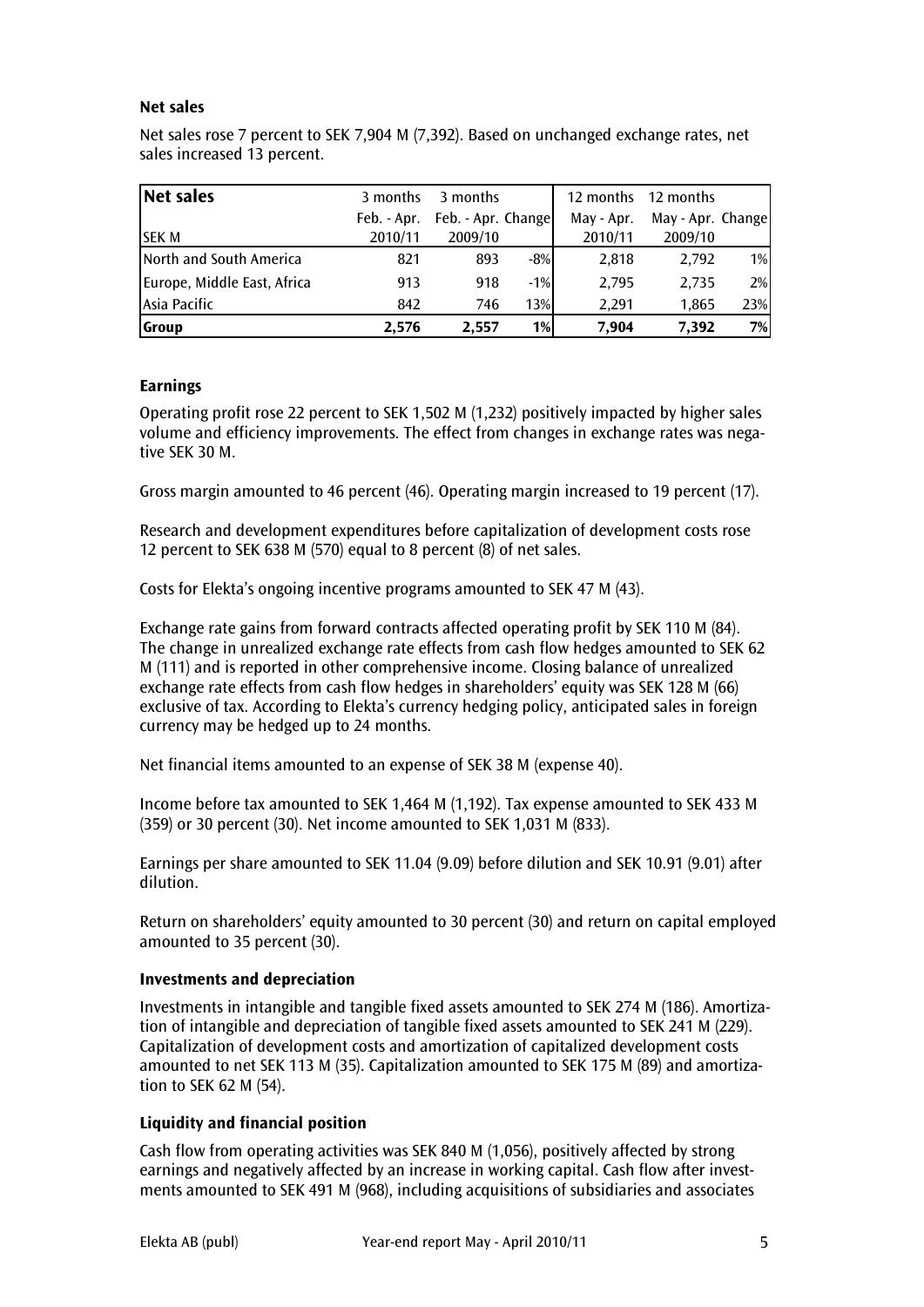of SEK -259 (0) M. Cash conversion was 59 percent (91). The lower cash conversion was to a large extent explained by scheduled payments in April of around SEK 150 M being received the first week of May in 2011. For the fourth quarter cash conversion was 60 percent compared to a very strong cash conversion of 82 percent for the fourth quarter last fiscal year.

Cash and cash equivalents amounted to SEK 1,363 M (1,174) and interest bearing liabilities amounted to SEK 881 M (1,039). Thus, net cash amounted to SEK 482 M (135). Net debt/equity ratio was -0.13 (-0.04).

# Impairment test

The recoverable amounts for the Group's cash-generating units with goodwill are tested annually by computing the value in use for each unit. The 2011 test indicated that there was no impairment requirement.

# Shares

During the year 1,444,425 new Series B shares were subscribed through exercise of warrants distributed within the framework of the established option programs. Total number of registered shares on April 30, 2011 was 94,239,669 divided between 3,562,500 A-shares and 90,677,169 B-shares.

The Board of Directors decided on June 16, 2010 to exercise the mandate given to them by the Annual General Meeting 2009, by authorizing the executive management to initiate the repurchase of shares in an amount of SEK 100 M and not more than 650,000 shares, corresponding to 0.7 percent of the total number of outstanding shares in the company. Share purchases were made on NASDAQ OMX Stockholm, June 16–22, 2010. The number of repurchased shares on April 30, 2011, totaled 502,000 B-shares (equivalent to 0.5 per cent of outstanding shares) at the average price of SEK 198.85.

# Employees

The average number of employees was 2,621 (2,485). The average number of employees in the Parent Company was 22 (23).

The number of employees on April 30, 2011 totaled 2,760 compared with 2,549 on April 30, 2010. The majority were added in services and research and development. The acquired company Resonant Medical Inc., had 33 employees.

# Risks and uncertainties

The weak economic development and high public debt levels may mean less availability of financing for private customers and reduced future health care spending by the governments for some markets. Elekta's ability to deliver treatment equipment is to a large extent dependent on customers' readiness to receive the delivery and to pay within the agreed timeframe. This results in a risk of delayed deliveries and corresponding delayed revenue recognition. The Group's credit risks are normally limited since customer operations are, to a large extent, financed either directly or indirectly by public funds.

In its operations Elekta is subject to a number of financial risks primarily related to exchange rate fluctuations. In the short term the effect of currency movements is reduced through forward contracts. Hedging is conducted on the basis of expected net sales over a period of up to 24 months. The scope of the hedging is determined by the Company's assessment of currency risks.

Product safety and the regulatory approval processes in various countries constitute a risk since they could delay the ability of introducing products into the countries concerned.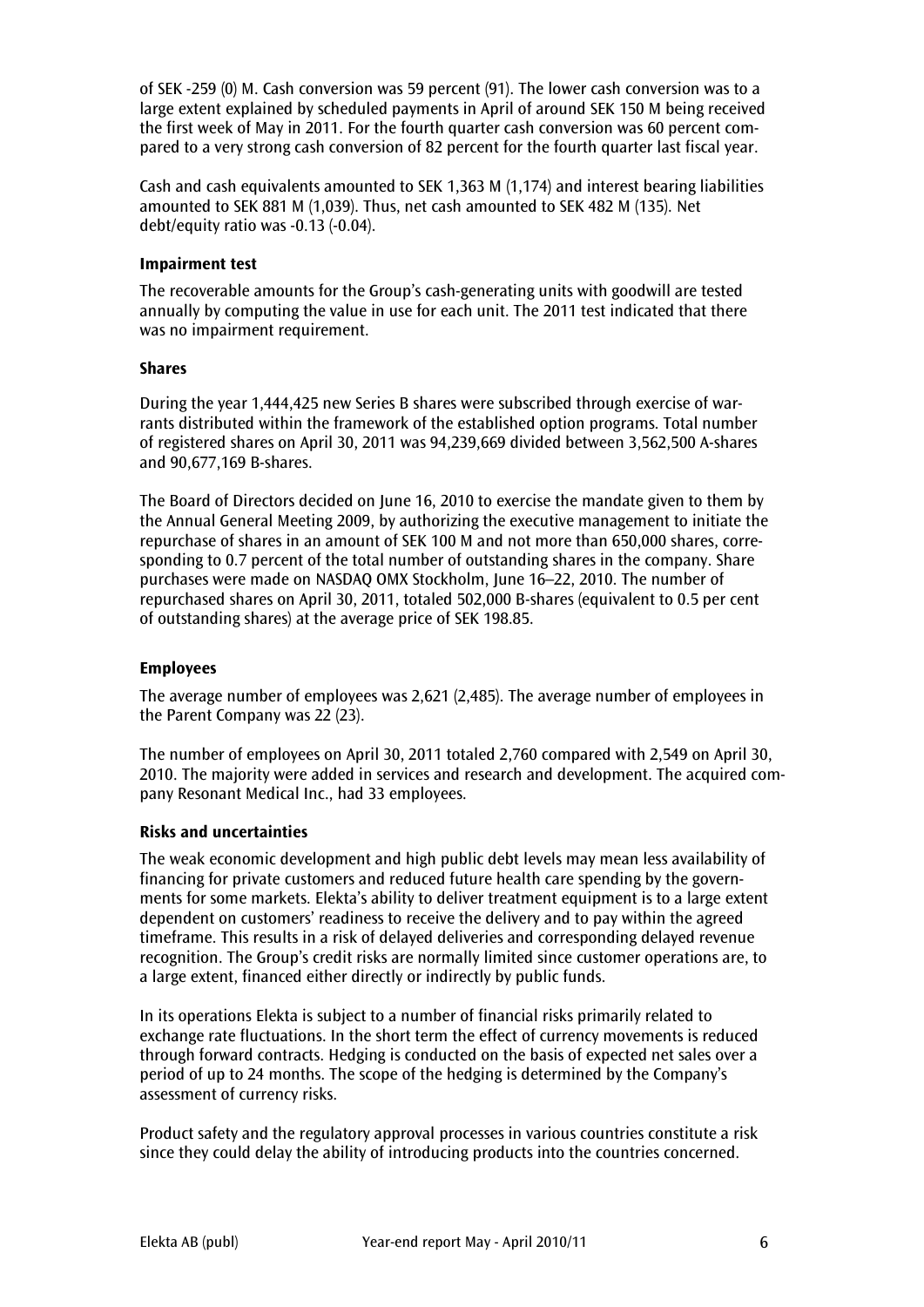A description of the generic risks and uncertainties in Elekta's business can be found in the Annual Report 2009/10 on page 45 and in note 2.

# Acquisitions

On May 31, Elekta acquired 100 percent of the shares as well as votes in Resonant Medical Inc. (RMI), Montreal, Canada. The company develops systems for enhanced image guidance of soft tissues for radiation therapy based on latest generation 3-D ultrasound technology. The acquisition cost amounted to CAD 30 M. Elekta has consolidated RMI from June 1, 2010. Goodwill and identifiable intangible assets, which mainly derived from technology, amounted to CAD 23 M. During the period June 2010 to April 2011 the operating result of RMI was negative CAD 6 M. An improvement is expected for the fiscal year 2011/12. Transaction costs related to the acquisition have been expensed when incurred and amount to SEK 5 M.

On July 31, Elekta Limited, South Korea, acquired the assets and liabilities from Elekta Korea Ltd (former distribution partnership), South Korea. The acquisition cost amounted to KRW 2,519 M (SEK 15 M). Goodwill amounted to approximately KRW 1,505 M (SEK 9 M).

# Other significant events

On February 15, Elekta sold its holding of 49 percent in Motala Verkstad AB. The profit from Elekta's sale of the shares was approximately SEK 5 M for the Group.

# Dividend and proposal to repurchase shares

In accordance with the company's dividend policy, the Board proposes a dividend of SEK 4.00 (3.00) per share for 2010/11, corresponding to approximately SEK 378 M and 37 percent of net profit.

The Board also intends to propose to the Annual General Meeting to renew the authorization for the Board to repurchase a maximum of 10 percent of the number of shares outstanding in Elekta AB.

# Significant events after the end of the fiscal year

On May 5, 2011, Elekta strengthened its long term loan financing by entering into a private placement agreement with U.S. institutional investors. The transaction amount was USD 200 million with tenors between seven and twelve years.

# Outlook for fiscal year 2011/12

For the fiscal year 2011/12, Elekta's net sales is expected to grow by more than 10 percent in local currency. Operating profit in SEK is expected to grow by more than 10 percent. Currency is estimated to have a negative effect of about SEK 125 M including hedging effects on earnings for fiscal year 2011/12.

# Annual General Meeting

The Annual General Meeting will be held on Tuesday 13 September, 2011 at 15.00 (CET) at the Museum of Modern Art, Skeppsholmen, Stockholm.

Stockholm, June 9, 2011

Tomas Puusepp President and CEO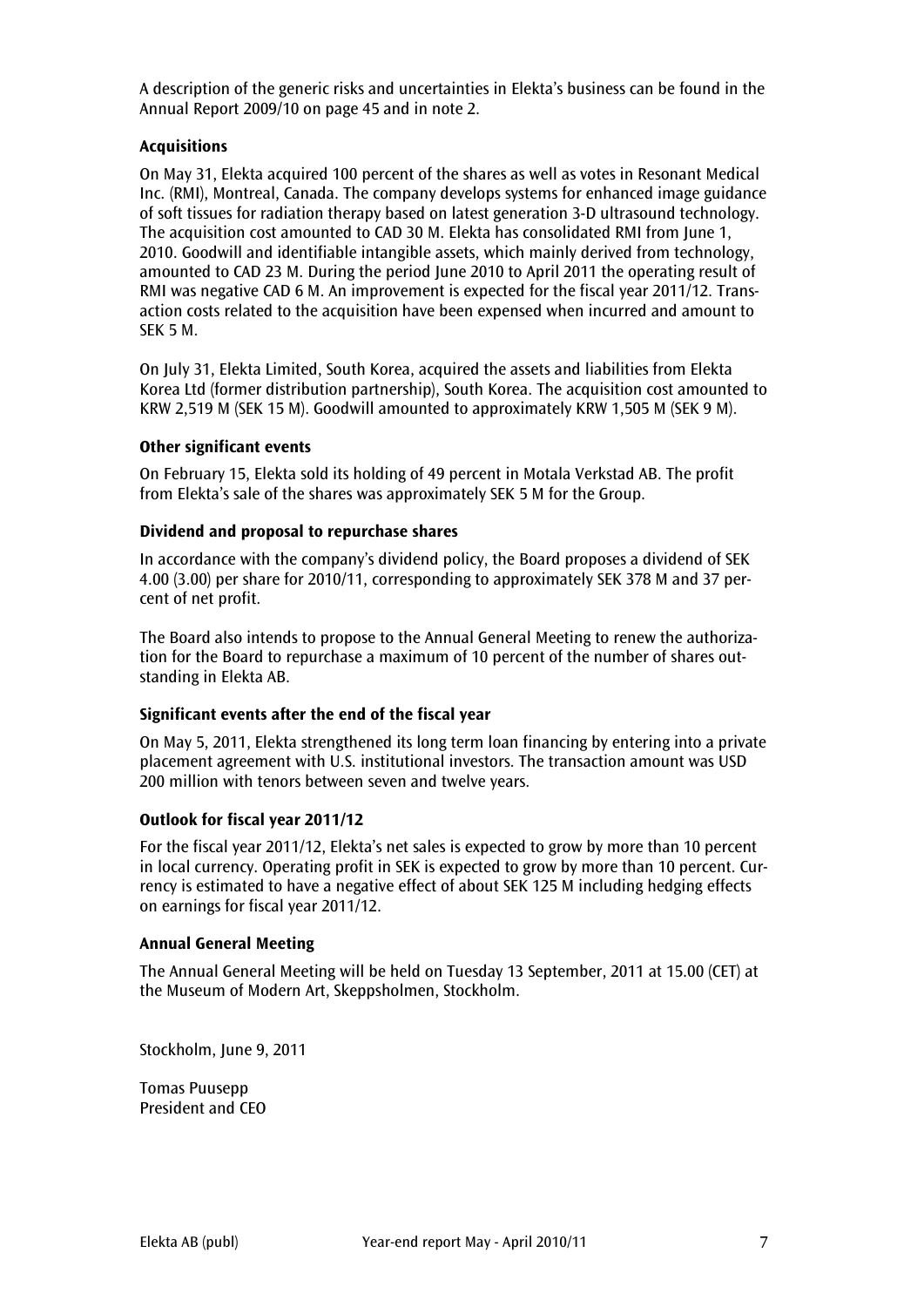This report has not been reviewed by the company's auditors.

# Financial information

Elekta's Annual Report will be available at the company and on the company's website, www.elekta.com, by 23 August 2011 at the latest.

Three-month interim report 2011/12 September 13, 2011

# For further information, please contact:

Håkan Bergström, CFO, Elekta AB (publ) Tel: +46 8 587 25 547, e-mail: hakan.bergstrom@elekta.com

Stina Thorman, Vice President Corporate Communications, Elekta AB (publ) Tel: +46 8 587 25 437, e-mail: stina.thorman@elekta.com

Elekta AB (publ) Corporate registration number 556170-4015 Box 7593, SE 103 93 Stockholm, Sweden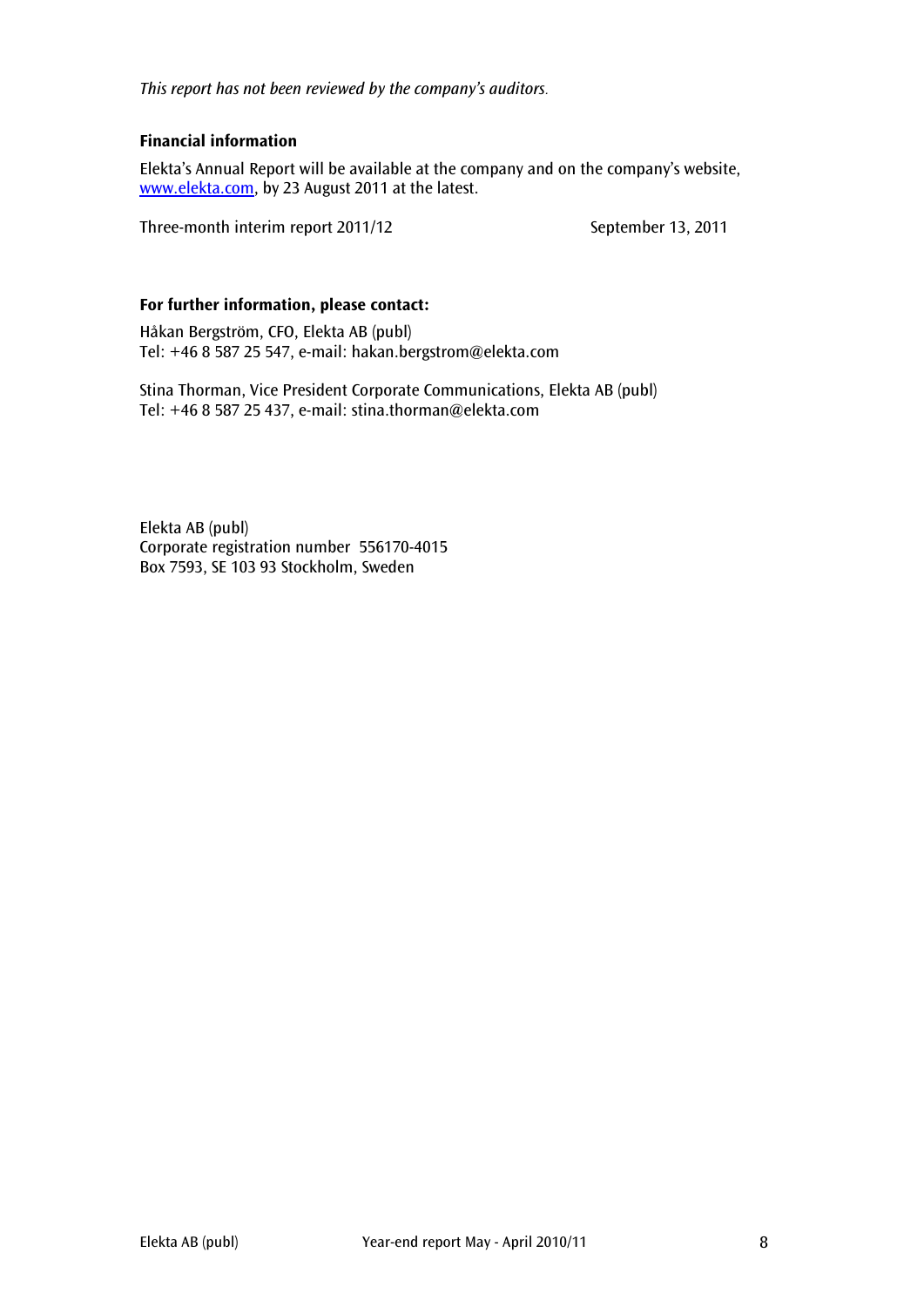# Accounting principles

This interim report is prepared, with regard to the Group, according to IAS 34 and the Swedish Annual Accounts Act and, with regard to the Parent Company, according to the Swedish Annual Accounts Act and RFR 2. The accounting principles applied correspond to those presented in the Annual Report 2009/10 with exceptions related to revised standards and new interpretations applied from the fiscal year 2010/11. The revised IFRS 3 Business Combinations effective July 1, 2009 is applied for fiscal year starting from this date. The amendments affect amongst other things how to account for transaction costs, possible contingent considerations and step acquisitions. Other new and revised standards and IFRIC interpretations applied by Elekta from May 1, 2010, have been assessed to have no material impact on the financial reports for the twelve-month period.

| <b>Exchange rates</b> |            |         | Average rate                 |        | <b>Closing rate</b> |                 |        |
|-----------------------|------------|---------|------------------------------|--------|---------------------|-----------------|--------|
|                       |            |         | May - Apr. May - Apr. Change |        | Apr. 30             | Apr. 30, Change |        |
| Country               | Currency   | 2010/11 | 2009/10                      |        | 2011                | 2010            |        |
| Euro                  | 1 EUR      | 9.220   | 10.276                       | $-10%$ | 8.911               | 9.609           | $-7%$  |
| <b>Great Britain</b>  | 1 GBP      | 10.848  | 11.635                       | $-7%$  | 10.010              | 11.1100         | $-10%$ |
| Japan                 | $1$ $ PY $ | 0.082   | 0.079                        | 4%     | 0.074               | 0.077           | $-4%$  |
| <b>United States</b>  | 1 USD      | 6.949   | 7.265                        | $-4%$  | 6.005               | 7.225           | $-17%$ |

Regarding foreign group companies, order bookings and income statement are translated at average exchange rates for the reporting period while order backlog and balance sheet are translated at closing exchange rates.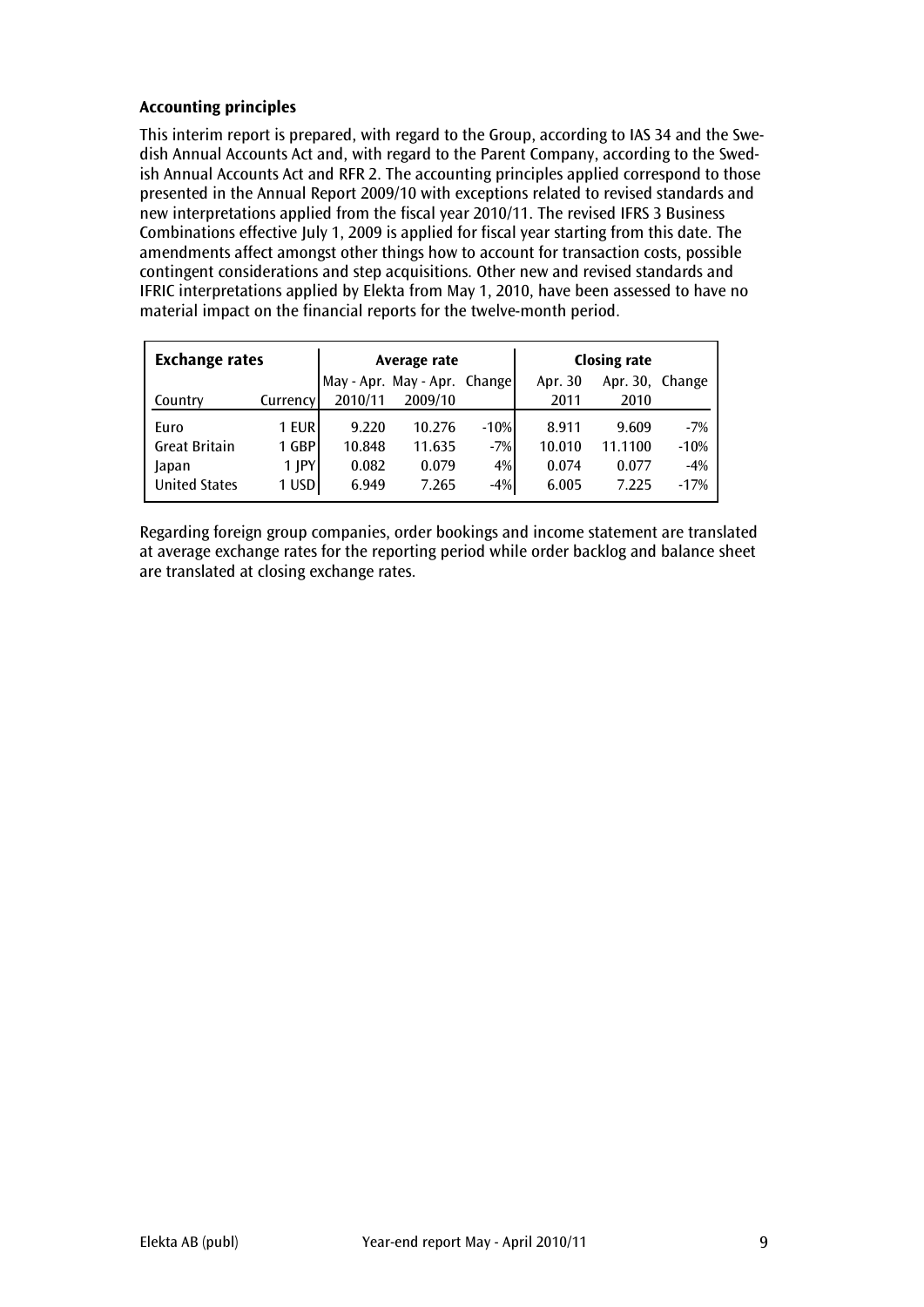# CONSOLIDATED INCOME STATEMENT AND STATEMENT OF COMPREHENSIVE INCOME

| <b>SEK M</b>                                                | 3 months               | 3 months               | 12 months             | 12 months             |
|-------------------------------------------------------------|------------------------|------------------------|-----------------------|-----------------------|
| Income statement                                            | Feb. - Apr.<br>2010/11 | Feb. - Apr.<br>2009/10 | May - Apr.<br>2010/11 | May - Apr.<br>2009/10 |
| Net sales<br>Cost of products sold                          | 2,576<br>$-1,332$      | 2,557<br>$-1,314$      | 7,904<br>$-4,237$     | 7,392<br>$-3,986$     |
| <b>Gross income</b>                                         | 1,244                  | 1,243                  | 3,667                 | 3,406                 |
| Selling expenses                                            | $-243$                 | $-272$                 | $-957$                | $-970$                |
| Administrative expenses                                     | $-189$                 | $-189$                 | $-749$                | $-708$                |
| R&D expenses                                                | $-140$                 | $-145$                 | $-552$                | $-535$                |
| Exchange rate differences                                   | 79                     | 42                     | 93                    | 39                    |
| <b>Operating result</b>                                     | 751                    | 679                    | 1,502                 | 1,232                 |
| Result from participations in associates<br>Interest income | 8                      | $-7$                   | $-1$                  | 2                     |
| Interest expenses and similar items                         | 9<br>-17               | 2<br>$-12$             | 26<br>$-58$           | 6<br>-50              |
| Exchange rate differences                                   | $-1$                   | 4                      | $-5$                  | 2                     |
| Income before tax                                           | 750                    | 666                    | 1,464                 | 1,192                 |
| Income taxes                                                | -219                   | $-191$                 | $-433$                | $-359$                |
| <b>Net income</b>                                           | 531                    | 475                    | 1,031                 | 833                   |
| Net income attributable to:                                 |                        |                        |                       |                       |
| Parent Company shareholders                                 | 531                    | 476                    | 1,031                 | 838                   |
| Non-controlling interests                                   | 0                      | $-1$                   | 0                     | -5                    |
|                                                             |                        |                        |                       |                       |
| Earnings per share before dilution, SEK                     | 5.67                   | 5.17                   | 11.04                 | 9.09                  |
| Earnings per share after dilution, SEK                      | 5.61                   | 5.10                   | 10.91                 | 9.01                  |
| Statement of comprehensive income                           |                        |                        |                       |                       |
| Net income                                                  | 531                    | 475                    | 1,031                 | 833                   |
| Other comprehensive income:                                 |                        |                        |                       |                       |
| Cost of incentive programs                                  | 1                      | 7                      | 19                    | 19                    |
| Revaluation of cash flow hedges                             | 18                     | $-12$                  | 62                    | 111                   |
| Translation differences from foreign operations             | -116                   | $-97$                  | $-322$                | $-179$                |
| Hedge of net investment                                     | -3                     | 0                      | -9                    | 5                     |
| Income tax relating to components of                        |                        |                        |                       |                       |
| other comprehensive income                                  | 8                      | 14                     | 8                     | -3                    |
| Other comprehensive income for the period                   | -92                    | $-88$                  | $-242$                | $-47$                 |
| Comprehensive income for the period                         | 439                    | 387                    | 789                   | 786                   |
| Comprehensive income attributable to:                       |                        |                        |                       |                       |
| Parent Company shareholders                                 | 438                    | 388                    | 789                   | 791                   |
| Non-controlling interests                                   |                        | -1                     | 0                     | -5                    |
|                                                             |                        |                        |                       |                       |
| <b>CASH FLOW</b>                                            |                        |                        |                       |                       |
| <b>SEK M</b>                                                |                        |                        |                       |                       |
| Operating cash flow                                         | 710                    | 634                    | 1,180                 | 1,044                 |
| Change in working capital                                   | $-330$                 | $-167$                 | $-340$                | 12                    |
| Cash flow from operating activities                         | 380                    | 467                    | 840                   | 1,056                 |
| Business combinations and investments in associates         | -4                     |                        | $-259$                |                       |
| Other investing activities                                  | -27                    | $-26$                  | $-90$                 | -88                   |
| Cash flow from investing activities                         | -31                    | -26                    | -349                  | -88                   |
| <b>Cash flow after investments</b>                          | 349                    | 441                    | 491                   | 968                   |
| Cash flow from financing activities                         | -28                    | $-30$                  | $-227$                | $-571$                |
| Cash flow for the period                                    | 321                    | 411                    | 264                   | 397                   |
| Exchange rate differences                                   | -22                    | $-24$                  | $-74$                 | -51                   |
| Change in cash and cash equivalents for the period          | 299                    | 387                    | 190                   | 346                   |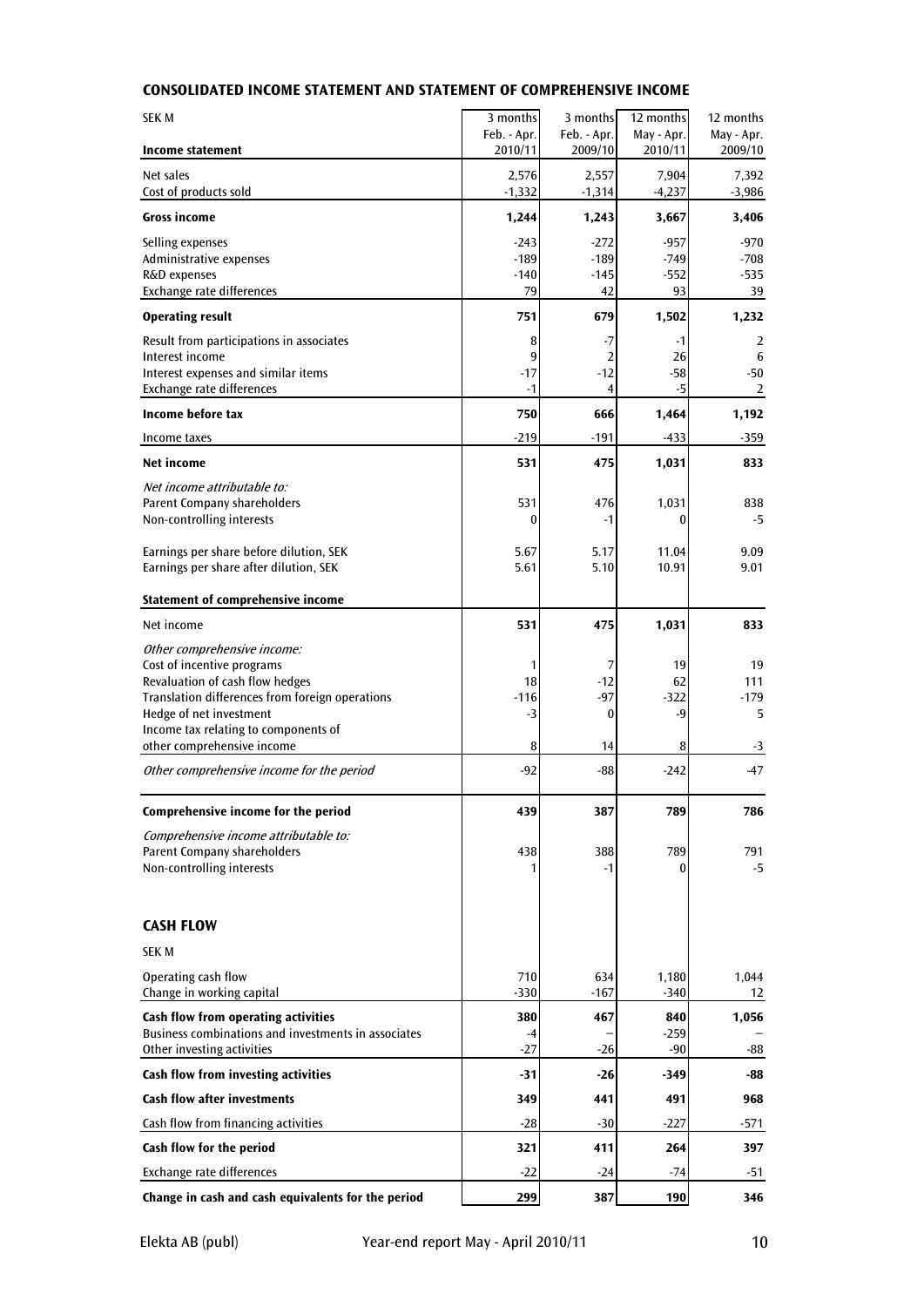# CONSOLIDATED BALANCE SHEET

| 2011<br>2010<br><b>Non-current assets</b><br>Intangible assets<br>2,692<br>2,880<br>Tangible fixed assets<br>236<br>247<br><b>Financial assets</b><br>67<br>60<br>Deferred tax assets<br>206<br>128<br><b>Total non-current assets</b><br>3,201<br>3,315<br><b>Current assets</b><br>Inventories<br>540<br>592<br><b>Accounts receivable</b><br>2,273<br>2,223<br>Other current receivables<br>1,585<br>1,211<br>Cash and cash equivalents<br>1,363<br>1,174<br><b>Total current assets</b><br>5,761<br>5,200<br><b>Total assets</b><br>8,962<br>8,515<br>3,832<br>Elekta's owners' equity<br>3,243<br>Non-controlling interests<br>1<br>$\mathbf{1}$<br>3,244<br><b>Total equity</b><br>3,833<br><b>Non-current liabilities</b><br>782<br>Long-term interest-bearing liabilities<br>937<br>Deferred tax liabilities<br>300<br>240<br>Other long-term liabilities<br>119<br>94<br><b>Total non-current liabilities</b><br>1,201<br>1,271<br><b>Current liabilities</b><br>Short-term interest-bearing liabilities<br>99<br>102<br>544<br>569<br>Accounts payable<br><b>Advances from customers</b><br>1,113<br>1,153<br>Other current liabilities<br>2,176<br>2,172<br><b>Total current liabilities</b><br>3,928<br>4,000<br><b>Total equity and liabilities</b><br>8,962<br>8,515<br>Assets pledged<br>3<br>2<br><b>Contingent liabilities</b><br>55<br>28 | <b>SEK M</b> | April 30, | April 30, |
|-------------------------------------------------------------------------------------------------------------------------------------------------------------------------------------------------------------------------------------------------------------------------------------------------------------------------------------------------------------------------------------------------------------------------------------------------------------------------------------------------------------------------------------------------------------------------------------------------------------------------------------------------------------------------------------------------------------------------------------------------------------------------------------------------------------------------------------------------------------------------------------------------------------------------------------------------------------------------------------------------------------------------------------------------------------------------------------------------------------------------------------------------------------------------------------------------------------------------------------------------------------------------------------------------------------------------------------------------------------|--------------|-----------|-----------|
|                                                                                                                                                                                                                                                                                                                                                                                                                                                                                                                                                                                                                                                                                                                                                                                                                                                                                                                                                                                                                                                                                                                                                                                                                                                                                                                                                             |              |           |           |
|                                                                                                                                                                                                                                                                                                                                                                                                                                                                                                                                                                                                                                                                                                                                                                                                                                                                                                                                                                                                                                                                                                                                                                                                                                                                                                                                                             |              |           |           |
|                                                                                                                                                                                                                                                                                                                                                                                                                                                                                                                                                                                                                                                                                                                                                                                                                                                                                                                                                                                                                                                                                                                                                                                                                                                                                                                                                             |              |           |           |
|                                                                                                                                                                                                                                                                                                                                                                                                                                                                                                                                                                                                                                                                                                                                                                                                                                                                                                                                                                                                                                                                                                                                                                                                                                                                                                                                                             |              |           |           |
|                                                                                                                                                                                                                                                                                                                                                                                                                                                                                                                                                                                                                                                                                                                                                                                                                                                                                                                                                                                                                                                                                                                                                                                                                                                                                                                                                             |              |           |           |
|                                                                                                                                                                                                                                                                                                                                                                                                                                                                                                                                                                                                                                                                                                                                                                                                                                                                                                                                                                                                                                                                                                                                                                                                                                                                                                                                                             |              |           |           |
|                                                                                                                                                                                                                                                                                                                                                                                                                                                                                                                                                                                                                                                                                                                                                                                                                                                                                                                                                                                                                                                                                                                                                                                                                                                                                                                                                             |              |           |           |
|                                                                                                                                                                                                                                                                                                                                                                                                                                                                                                                                                                                                                                                                                                                                                                                                                                                                                                                                                                                                                                                                                                                                                                                                                                                                                                                                                             |              |           |           |
|                                                                                                                                                                                                                                                                                                                                                                                                                                                                                                                                                                                                                                                                                                                                                                                                                                                                                                                                                                                                                                                                                                                                                                                                                                                                                                                                                             |              |           |           |
|                                                                                                                                                                                                                                                                                                                                                                                                                                                                                                                                                                                                                                                                                                                                                                                                                                                                                                                                                                                                                                                                                                                                                                                                                                                                                                                                                             |              |           |           |
|                                                                                                                                                                                                                                                                                                                                                                                                                                                                                                                                                                                                                                                                                                                                                                                                                                                                                                                                                                                                                                                                                                                                                                                                                                                                                                                                                             |              |           |           |
|                                                                                                                                                                                                                                                                                                                                                                                                                                                                                                                                                                                                                                                                                                                                                                                                                                                                                                                                                                                                                                                                                                                                                                                                                                                                                                                                                             |              |           |           |
|                                                                                                                                                                                                                                                                                                                                                                                                                                                                                                                                                                                                                                                                                                                                                                                                                                                                                                                                                                                                                                                                                                                                                                                                                                                                                                                                                             |              |           |           |
|                                                                                                                                                                                                                                                                                                                                                                                                                                                                                                                                                                                                                                                                                                                                                                                                                                                                                                                                                                                                                                                                                                                                                                                                                                                                                                                                                             |              |           |           |
|                                                                                                                                                                                                                                                                                                                                                                                                                                                                                                                                                                                                                                                                                                                                                                                                                                                                                                                                                                                                                                                                                                                                                                                                                                                                                                                                                             |              |           |           |
|                                                                                                                                                                                                                                                                                                                                                                                                                                                                                                                                                                                                                                                                                                                                                                                                                                                                                                                                                                                                                                                                                                                                                                                                                                                                                                                                                             |              |           |           |
|                                                                                                                                                                                                                                                                                                                                                                                                                                                                                                                                                                                                                                                                                                                                                                                                                                                                                                                                                                                                                                                                                                                                                                                                                                                                                                                                                             |              |           |           |
|                                                                                                                                                                                                                                                                                                                                                                                                                                                                                                                                                                                                                                                                                                                                                                                                                                                                                                                                                                                                                                                                                                                                                                                                                                                                                                                                                             |              |           |           |
|                                                                                                                                                                                                                                                                                                                                                                                                                                                                                                                                                                                                                                                                                                                                                                                                                                                                                                                                                                                                                                                                                                                                                                                                                                                                                                                                                             |              |           |           |
|                                                                                                                                                                                                                                                                                                                                                                                                                                                                                                                                                                                                                                                                                                                                                                                                                                                                                                                                                                                                                                                                                                                                                                                                                                                                                                                                                             |              |           |           |
|                                                                                                                                                                                                                                                                                                                                                                                                                                                                                                                                                                                                                                                                                                                                                                                                                                                                                                                                                                                                                                                                                                                                                                                                                                                                                                                                                             |              |           |           |
|                                                                                                                                                                                                                                                                                                                                                                                                                                                                                                                                                                                                                                                                                                                                                                                                                                                                                                                                                                                                                                                                                                                                                                                                                                                                                                                                                             |              |           |           |
|                                                                                                                                                                                                                                                                                                                                                                                                                                                                                                                                                                                                                                                                                                                                                                                                                                                                                                                                                                                                                                                                                                                                                                                                                                                                                                                                                             |              |           |           |
|                                                                                                                                                                                                                                                                                                                                                                                                                                                                                                                                                                                                                                                                                                                                                                                                                                                                                                                                                                                                                                                                                                                                                                                                                                                                                                                                                             |              |           |           |
|                                                                                                                                                                                                                                                                                                                                                                                                                                                                                                                                                                                                                                                                                                                                                                                                                                                                                                                                                                                                                                                                                                                                                                                                                                                                                                                                                             |              |           |           |
|                                                                                                                                                                                                                                                                                                                                                                                                                                                                                                                                                                                                                                                                                                                                                                                                                                                                                                                                                                                                                                                                                                                                                                                                                                                                                                                                                             |              |           |           |
|                                                                                                                                                                                                                                                                                                                                                                                                                                                                                                                                                                                                                                                                                                                                                                                                                                                                                                                                                                                                                                                                                                                                                                                                                                                                                                                                                             |              |           |           |
|                                                                                                                                                                                                                                                                                                                                                                                                                                                                                                                                                                                                                                                                                                                                                                                                                                                                                                                                                                                                                                                                                                                                                                                                                                                                                                                                                             |              |           |           |
|                                                                                                                                                                                                                                                                                                                                                                                                                                                                                                                                                                                                                                                                                                                                                                                                                                                                                                                                                                                                                                                                                                                                                                                                                                                                                                                                                             |              |           |           |
|                                                                                                                                                                                                                                                                                                                                                                                                                                                                                                                                                                                                                                                                                                                                                                                                                                                                                                                                                                                                                                                                                                                                                                                                                                                                                                                                                             |              |           |           |
|                                                                                                                                                                                                                                                                                                                                                                                                                                                                                                                                                                                                                                                                                                                                                                                                                                                                                                                                                                                                                                                                                                                                                                                                                                                                                                                                                             |              |           |           |

#### CHANGES IN EQUITY

| <b>SEK M</b>                              | April 30, | April 30, |
|-------------------------------------------|-----------|-----------|
|                                           | 2011      | 2010      |
| <b>Attributable to Elekta's owners</b>    |           |           |
| Opening balance                           | 3,243     | 2,549     |
| Comprehensive income for the period       | 789       | 791       |
| Exercise of warrants                      | 180       | 87        |
| Repurchase of own shares                  | $-100$    |           |
| Dividend                                  | $-280$    | $-184$    |
| Total                                     | 3,832     | 3,243     |
| Attributable to non-controlling interests |           |           |
| Opening balance                           |           | 6         |
| Comprehensive income for the period       |           | $-5$      |
| Total                                     |           | 1         |
| <b>Closing balance</b>                    | 3,833     | 3,244     |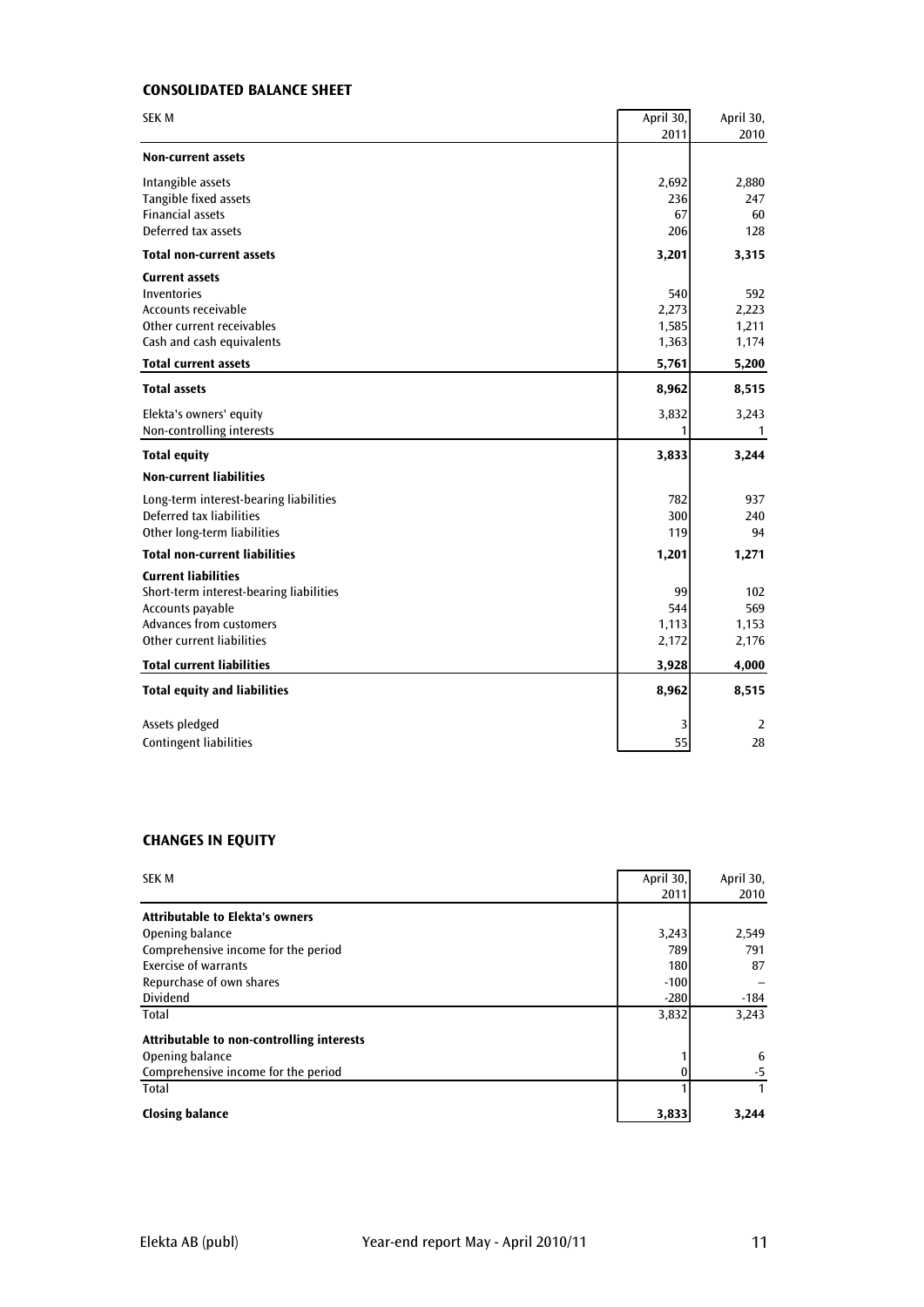| <b>KEY FIGURES</b>             | 12 months  | 12 months  | 12 months  | 12 months  | 12 months  | 12 months  |
|--------------------------------|------------|------------|------------|------------|------------|------------|
|                                | May - Apr. | May - Apr. | May - Apr. | May - Apr. | May - Apr. | May - Apr. |
|                                | 2005/06    | 2006/07    | 2007/08    | 2008/09    | 2009/10    | 2010/11    |
| Order bookings, SEK M          | 4,705      | 5,102      | 5,882      | 7,656      | 8,757      | 9,061      |
| Net sales. SEK M               | 4,421      | 4,525      | 5.081      | 6.689      | 7,392      | 7,904      |
| Operating result, SEK M        | 453        | 509        | 650        | 830        | 1,232      | 1,502      |
| Operating margin               | 10%        | 11%        | 13%        | 12%        | 17%        | 19%        |
| Profit margin                  | 10%        | 11%        | 12%        | 12%        | 16%        | 19%        |
| Shareholders' equity, SEK M    | 1,868      | 1,863      | 1,813      | 2,555      | 3,244      | 3,833      |
| Capital employed, SEK M        | 2.959      | 2.850      | 3,262      | 4.182      | 4,283      | 4,714      |
| Equity/assets ratio            | 35%        | 35%        | 29%        | 32%        | 38%        | 43%        |
| Net debt/equity ratio          | 0.06       | 0.27       | 0.58       | 0.31       | $-0.04$    | $-0.13$    |
| Return on shareholders' equity | 17%        | 19%        | 23%        | 27%        | 30%        | 30%        |
| Return on capital employed     | 18%        | 20%        | 24%        | 24%        | 30%        | 35%        |

| <b>DATA PER SHARE</b>          | 12 months<br>May - Apr.<br>2005/06 | 12 months<br>May - Apr.<br>2006/07 | 12 months<br>May - Apr.<br>2007/08 | 12 months<br>May - Apr.<br>2008/09 | 12 months<br>May - Apr.<br>2009/10 | 12 months<br>May - Apr.<br>2010/11 |
|--------------------------------|------------------------------------|------------------------------------|------------------------------------|------------------------------------|------------------------------------|------------------------------------|
| Earnings per share             |                                    |                                    |                                    |                                    |                                    |                                    |
| before dilution, SEK           | 3.23                               | 3.72                               | 4.46                               | 6.00                               | 9.09                               | 11.04                              |
| after dilution, SEK            | 3.21                               | 3.70                               | 4.44                               | 6.00                               | 9.01                               | 10.91                              |
| Cash flow per share            |                                    |                                    |                                    |                                    |                                    |                                    |
| before dilution, SEK           | 1.68                               | $-1.14$                            | $-3.04$                            | 6.30                               | 10.50                              | 5.25                               |
| after dilution, SEK            | 1.67                               | $-1.14$                            | $-3.03$                            | 6.30                               | 10.41                              | 5.19                               |
| Shareholders' equity per share |                                    |                                    |                                    |                                    |                                    |                                    |
| before dilution, SEK           | 19.80                              | 19.96                              | 19.70                              | 27.67                              | 34.95                              | 40.89                              |
| after dilution. SEK            | 20.45                              | 20.46                              | 20.03                              | 27.67                              | 37.50                              | 42.44                              |
| Average number of shares       |                                    |                                    |                                    |                                    |                                    |                                    |
| before dilution, 000s          | 94,136                             | 93,698                             | 92,199                             | 92,029                             | 92,208                             | 93,341                             |
| after dilution, 000s           | 94,785                             | 94,249                             | 92,479                             | 92,029                             | 92,945                             | 94,507                             |
| Number of shares at closing    |                                    |                                    |                                    |                                    |                                    |                                    |
| before dilution, 000s          | 94,332                             | 93,036                             | 91,570                             | 92,125                             | 92,795                             | 93,738                             |
| after dilution, 000s           | 95,703                             | 94,072                             | 92,245                             | 92,125                             | 95,895                             | 95,905                             |

Dilution 2005/06 – 2007/08 refers to warrants program 2004/2008. Dilution 2009/10 and 2010/11 refers to warrants programs 2007/2012 and 2008/2012 and share program 2009/2012 and 2010/2013. All historical data have been restated for split 3:1 October 2005.

| Data per quarter     | 01      | 02      | 03      | 04      | 01      | 02      | 03      | 04      | 01      | 02      | 03      | 04      |
|----------------------|---------|---------|---------|---------|---------|---------|---------|---------|---------|---------|---------|---------|
| <b>SEK M</b>         | 2008/09 | 2008/09 | 2008/09 | 2008/09 | 2009/10 | 2009/10 | 2009/10 | 2009/10 | 2010/11 | 2010/11 | 2010/11 | 2010/11 |
| Order bookings       | .151    | 1.672   | .661    | 3.172   | .658    | 2.150   | 1.897   | 3.052   | 1.889   | 2.238   | '.914   | 3.020   |
| Net sales            | .025    | .467    | .664    | 2.533   | .440    | 1.691   | 1.704   | 2.557   | 1.627   | 1.879   | 1.822   | 2.576   |
| Operating profit     | 13      | 105     | 191     | 521     | 89      | 232     | 232     | 679     | 153     | 302     | 296     | 751     |
| Cash flow from       |         |         |         |         |         |         |         |         |         |         |         |         |
| operating activities | $-163$  | 68      |         | 833     | $-138$  | 288     | 439     | 467     | $-30$   | 234     | 256     | 380     |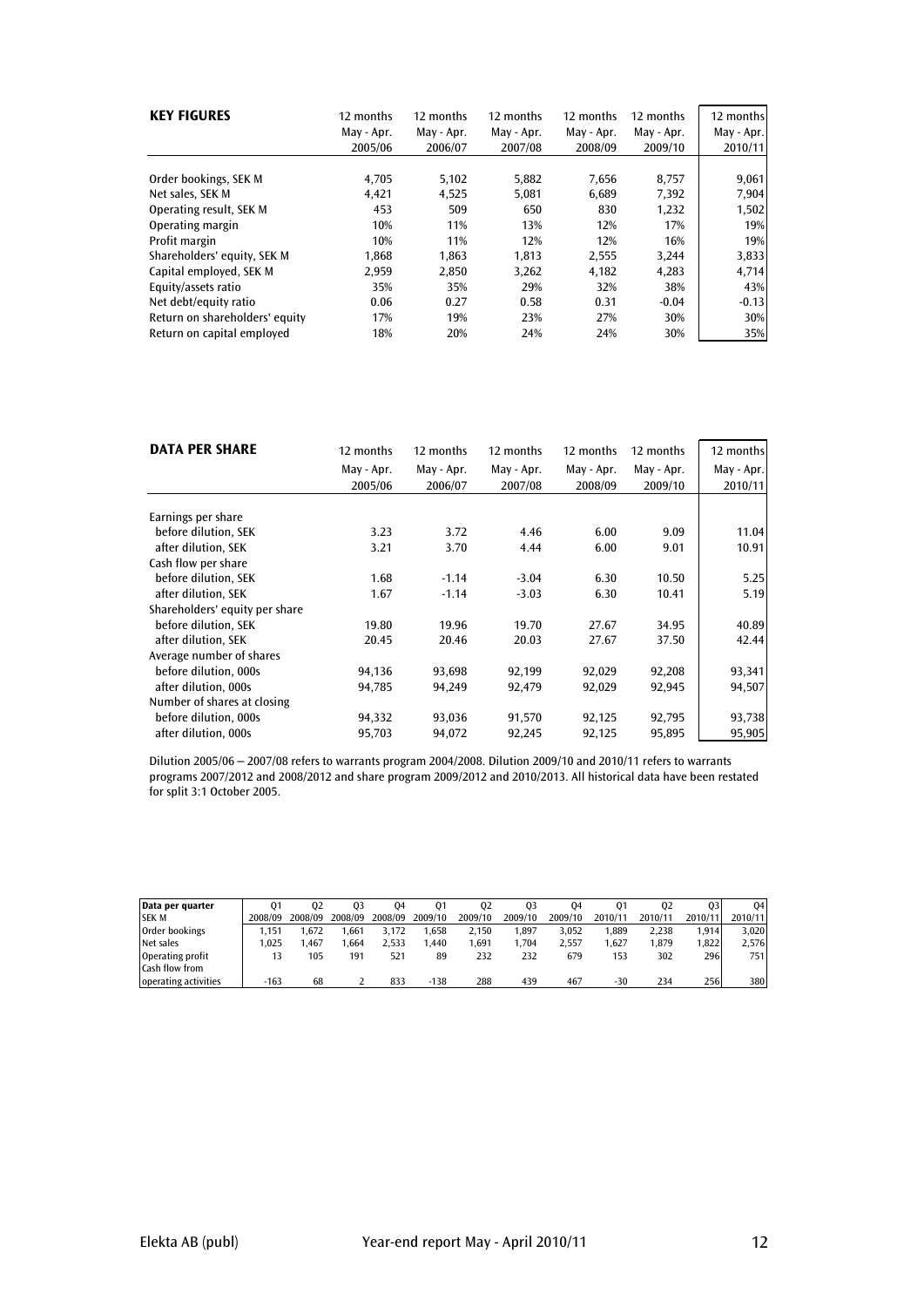# Segment reporting

Elekta applies geographical segmentation. Order bookings, net sales and contribution margin for respective region are reported to Elekta's CFO and CEO (chief operating decision maker). In the regions' operating expenses cost of products sold and expenses are directly attributable to the respective region reported. Global costs for R&D, marketing, management of product supply centers and Parent Company are not allocated per region. Currency exposure is concentrated to product supply centers. The majority of exchange differences in operations are reported in global costs.

#### Segment reporting

#### May-April 2010/11

|                          | North and     | Europe, Africa  | Asia Pacific | Total    | % of      |
|--------------------------|---------------|-----------------|--------------|----------|-----------|
| <b>SEK M</b>             | South America | and Middle East |              |          | net sales |
| Net sales                | 2,818         | 2,795           | 2,291        | 7.904    |           |
| Operating expenses       | $-1,864$      | $-1,884$        | $-1,549$     | $-5,297$ | 67%       |
| Contribution margin      | 954           | 911             | 742          | 2,607    | 33%       |
| Global costs             |               |                 |              | $-1,105$ | 14%       |
| <b>Operating result</b>  |               |                 |              | 1,502    | 19%       |
| Contribution margin, %   | 34%           | 33%             | 32%          |          |           |
| <b>May-April 2009/10</b> |               |                 |              |          |           |

|                         | North and     | Europe, Africa  | Asia Pacific | Total    | $%$ of    |
|-------------------------|---------------|-----------------|--------------|----------|-----------|
| <b>SEK M</b>            | South America | and Middle East |              |          | net sales |
| Net sales               | 2,792         | 2,735           | 1,865        | 7,392    |           |
| Operating expenses      | $-1.804$      | $-1,775$        | $-1.345$     | $-4.925$ | 67%       |
| Contribution margin     | 988           | 960             | 520          | 2.467    | 33%       |
| Global costs            |               |                 |              | $-1,235$ | 17%       |
| <b>Operating result</b> |               |                 |              | 1.232    | 17%       |
| Contribution margin, %  | 35%           | 35%             | 28%          |          |           |

Elekta's operations are characterized by significant quarterly variations in delivery volumes and product mix, which have a direct impact on net sales and profits. This is accentuated when the operation is split into segments as is the impact of currency fluctuations between the years.